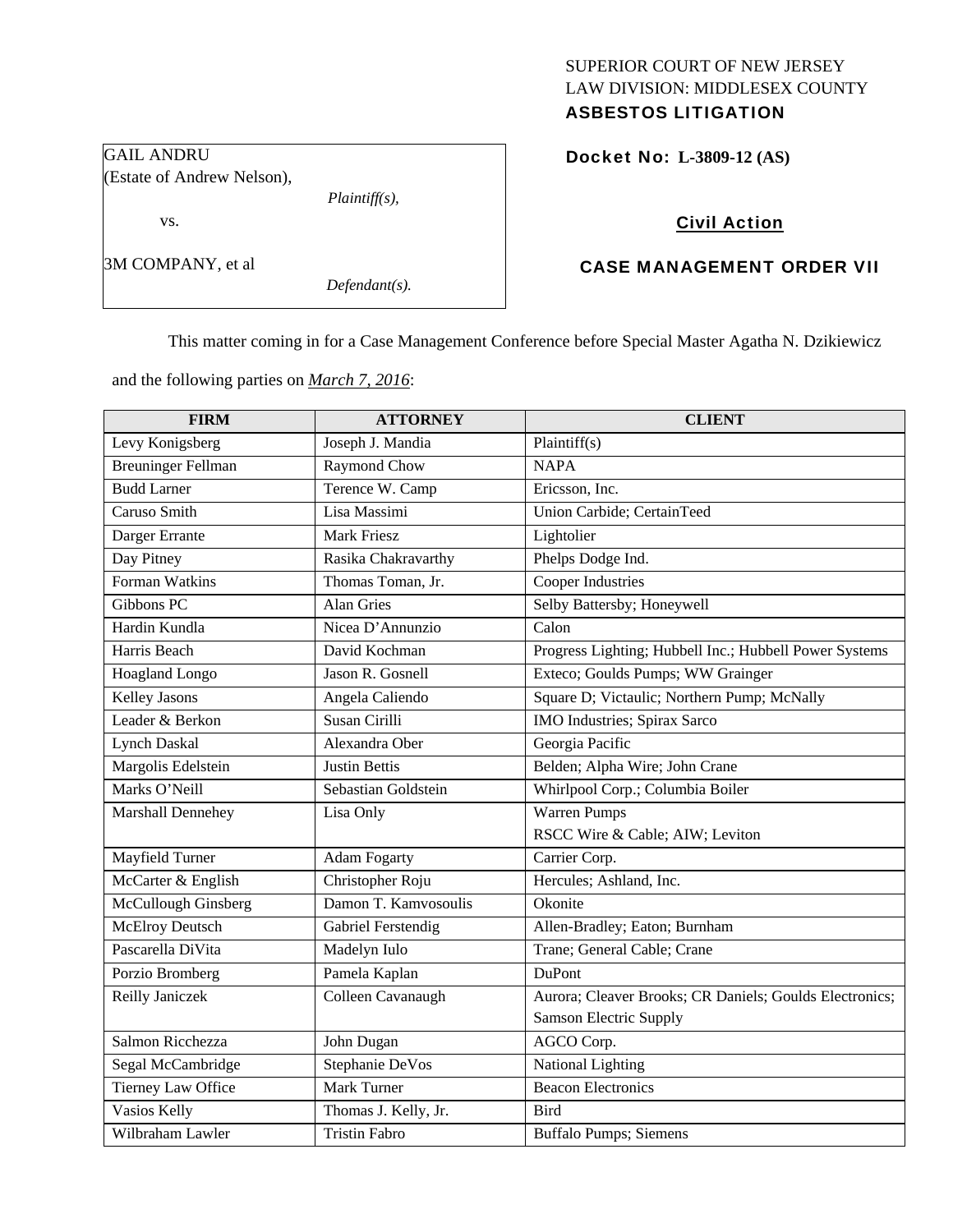IT IS on this **8th** day of **MARCH, 2016** *effective from the conference date;*

ORDERED as follows:

Counsel receiving this Order through computerized electronic medium (E-Mail) shall be deemed by the court to have received a copy of the filed original court document. Any document served pursuant to this Order shall be deemed to be served by mail pursuant to *R*.1:5-2.

### **DISCOVERY**

June 7, 2016 Fact discovery, including depositions, shall be completed by this date. Plaintiff's counsel shall contact the Special Master within one week of this deadline if all fact discovery is not completed.

July 7, 2016 Depositions of corporate representatives shall be completed by this date.

#### **SUMMARY JUDGMENT MOTION PRACTICE**

- August 5, 2016 Plaintiff's counsel shall advise, in writing, of intent not to oppose motions by this date.
- August 19, 2016 Summary judgment motions shall be filed no later than this date.
- September 16, 2016 Last return date for summary judgment motions.

#### **MEDICAL DEFENSE**

| August 12, 2016  | Plaintiff shall serve additional medical expert report by this date.                                                                  |
|------------------|---------------------------------------------------------------------------------------------------------------------------------------|
| August 12, 2016  | Upon request by defense counsel, plaintiff is to arrange for the transfer of pathology<br>specimens and x-rays, if any, by this date. |
| October 14, 2016 | Defendants shall identify its medical experts and serve medical expert reports, if<br>any, by this date.                              |

#### **LIABILITY EXPERT REPORTS**

August 12, 2016 Plaintiff shall identify its liability experts and serve liability expert reports or a certified expert statement by this date or waive any opportunity to rely on liability expert testimony.

October 14, 2016 Defendants shall identify its liability experts and serve liability expert reports, if any, by this date or waive any opportunity to rely on liability expert testimony.

#### **ECONOMIST EXPERT REPORTS**

- August 12, 2016 Plaintiff shall identify its expert economists and serve expert economist report(s), if any, by this date or waive any opportunity to rely on economic expert testimony.
- October 14, 2016 Defendants shall identify its expert economists and serve expert economist report(s), if any, by this date or waive any opportunity to rely on economic expert testimony.

\_\_\_\_\_\_\_\_\_\_\_\_\_\_\_\_\_\_\_\_\_\_\_\_\_\_\_\_\_\_\_\_\_\_\_\_\_\_\_\_\_\_\_\_\_\_\_\_\_\_\_\_\_\_\_\_\_\_\_\_\_\_\_\_\_\_\_\_\_\_\_\_\_\_\_\_\_\_\_\_\_\_\_\_\_\_\_\_\_\_\_\_\_\_\_\_\_\_\_\_\_\_\_\_\_\_\_\_\_\_